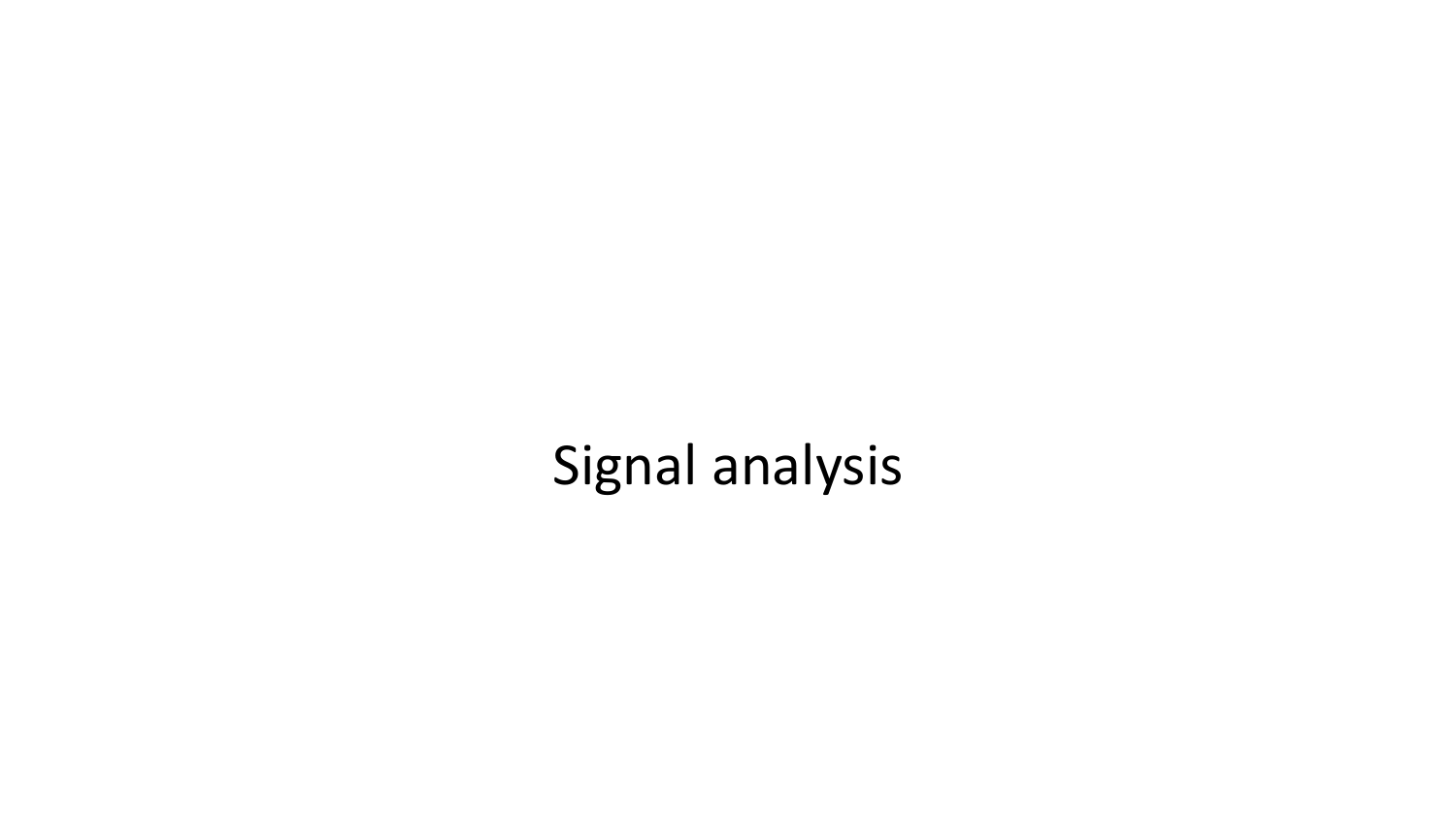- A **signal** is the function that conveys information about a phenomena.
- In electronics and communications, it refers to any time varying voltage, current or electromagnetic wave that carries information.



- Excitation and Response are given in terms of voltage or currents, which are function of time/frequency.
- Fourier Transform, Laplace Transform and Z-transform are mathematical tools for time domain to frequency domain conversion.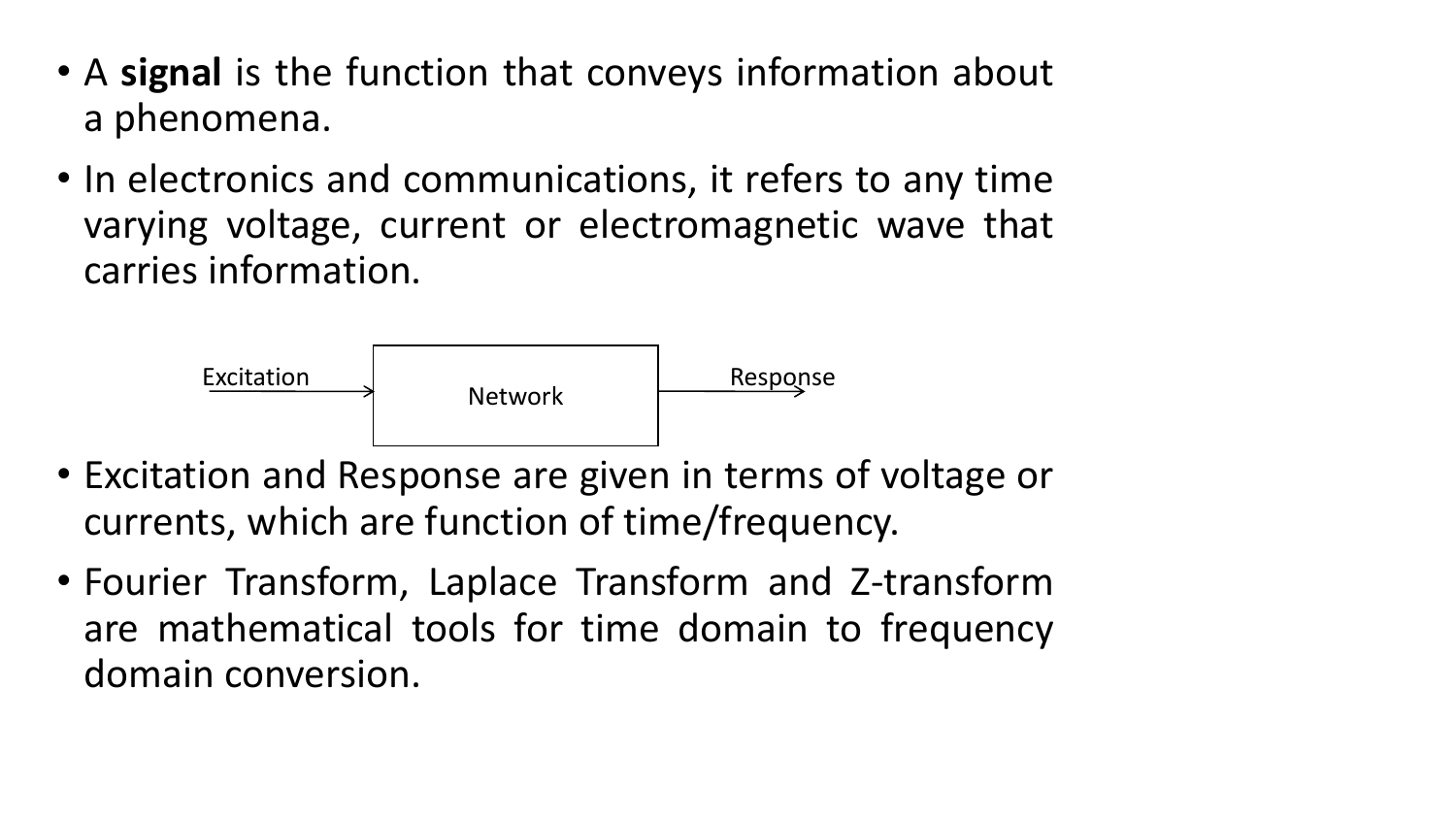## Classifications of Signals:

**Periodic and non-periodic signals**: A signal that repeats its value at a regular interval of time (called time period) is called periodic signal.

It may be defined mathematically as: *x(t) = (t + T0), where T<sup>0</sup> is the time period of the signal.*

*If a signal does satisfy the above condition, i.e. not repeat itself after a fixed interval of time, it is called non-periodic signal.*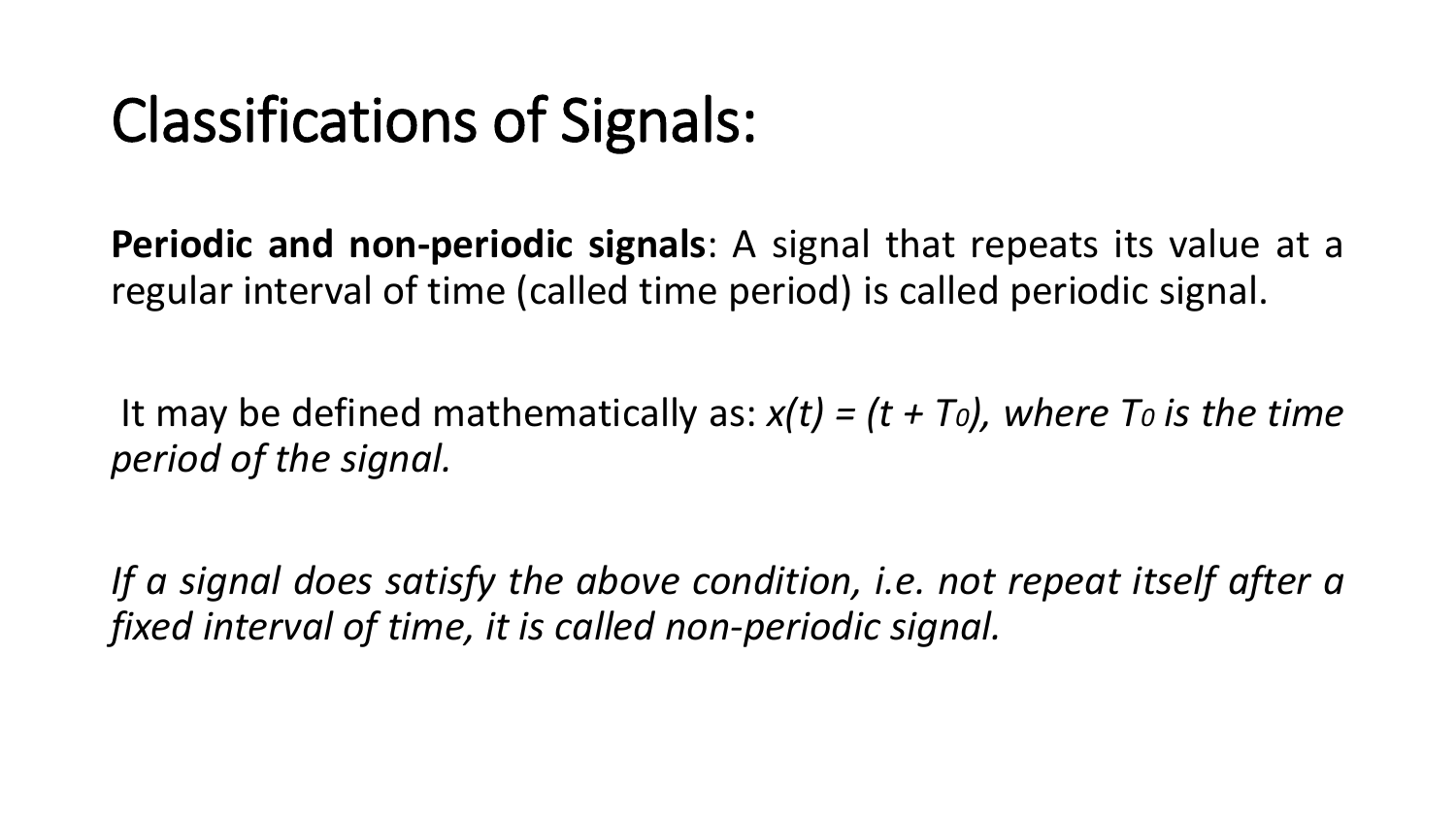## Classifications of Signals:

**Continuous-time and discrete-time signals:** Continuous-time signals (or analog signals) may be defined for every value of time for a continuous interval of time.

Examples of continuous signals are sine wave, cosine wave, triangular wave etc.

Discrete time functions are the sampled version of continuous time functions, in such functions the independent variable is in discrete form.

e.g.  $x(n) = 5^n$ , where  $n = 0, 1, 2,$ .........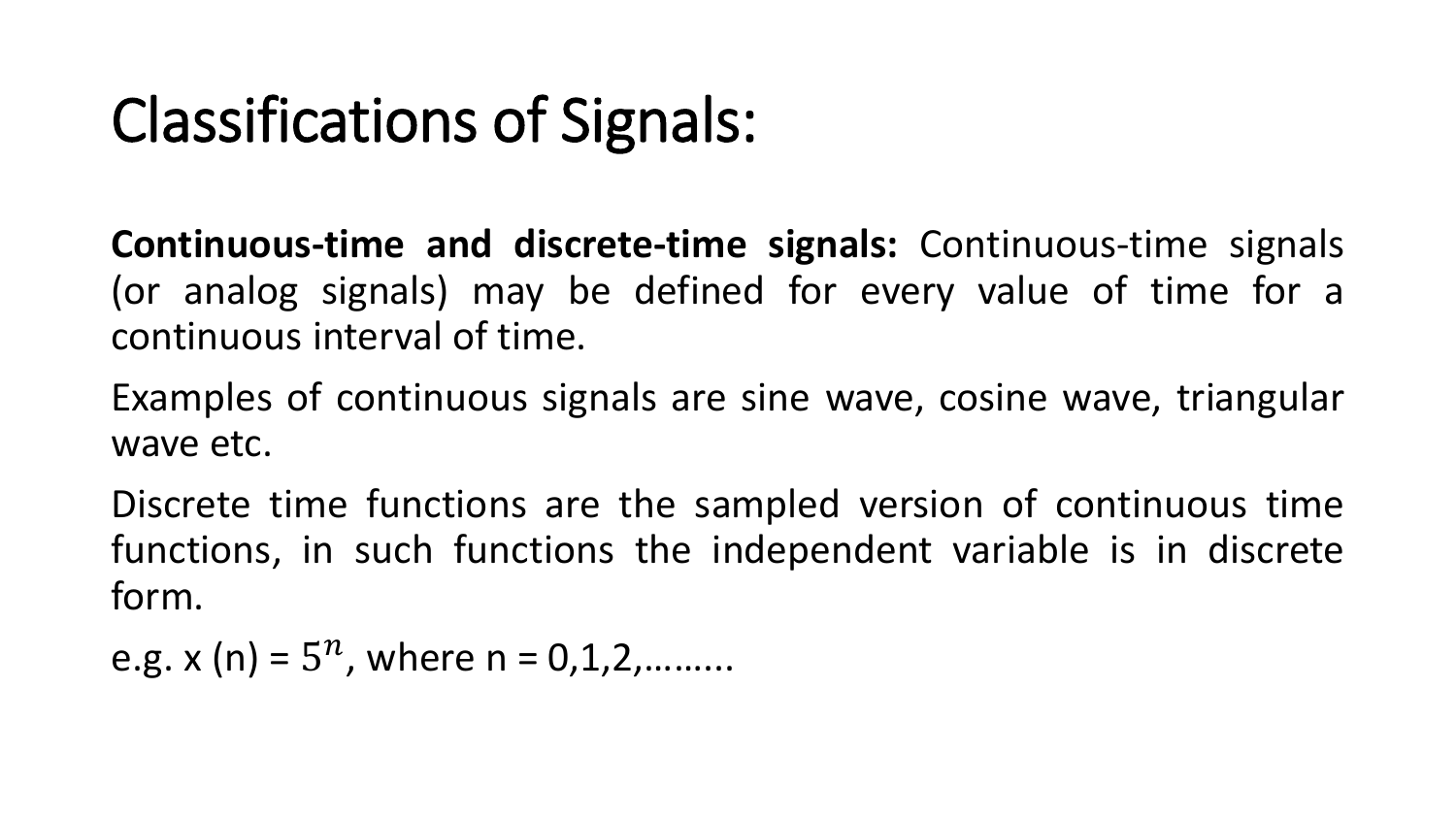# Classifications of Signals

#### **Even function**

A signal is said to be even or symmetrical signal if inversion of time axis doesn't change its amplitude.

These functions are symmetrical about vertical axis in their domain of representation and satisfies the following condition:  $x(-t) = x(t)$ .

### **Odd functions:**

A signal is said to be odd if it is negative of its reflection and satisfies the relation:  $x(-t) = -x(t)$ .

In such signals the inversion of time axis inverts amplitude of the signal.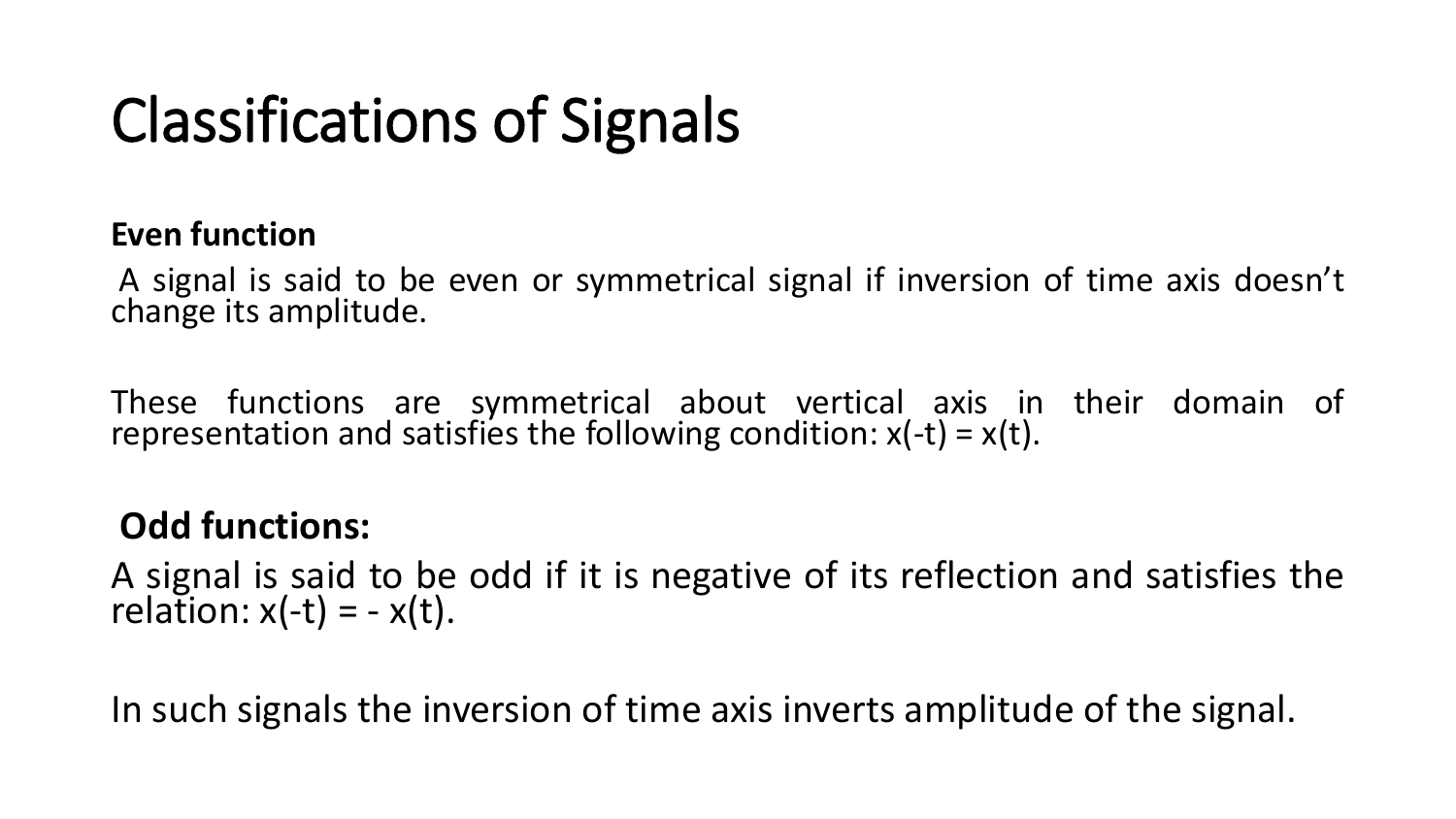# Classifications of Signals

### **Deterministic and random signals:**

Deterministic are those signals which defined completely at specified function of time, there is no uncertainty about its value at any instant of time.

A random signal contains uncertain information about their values. e.g. noise signals.